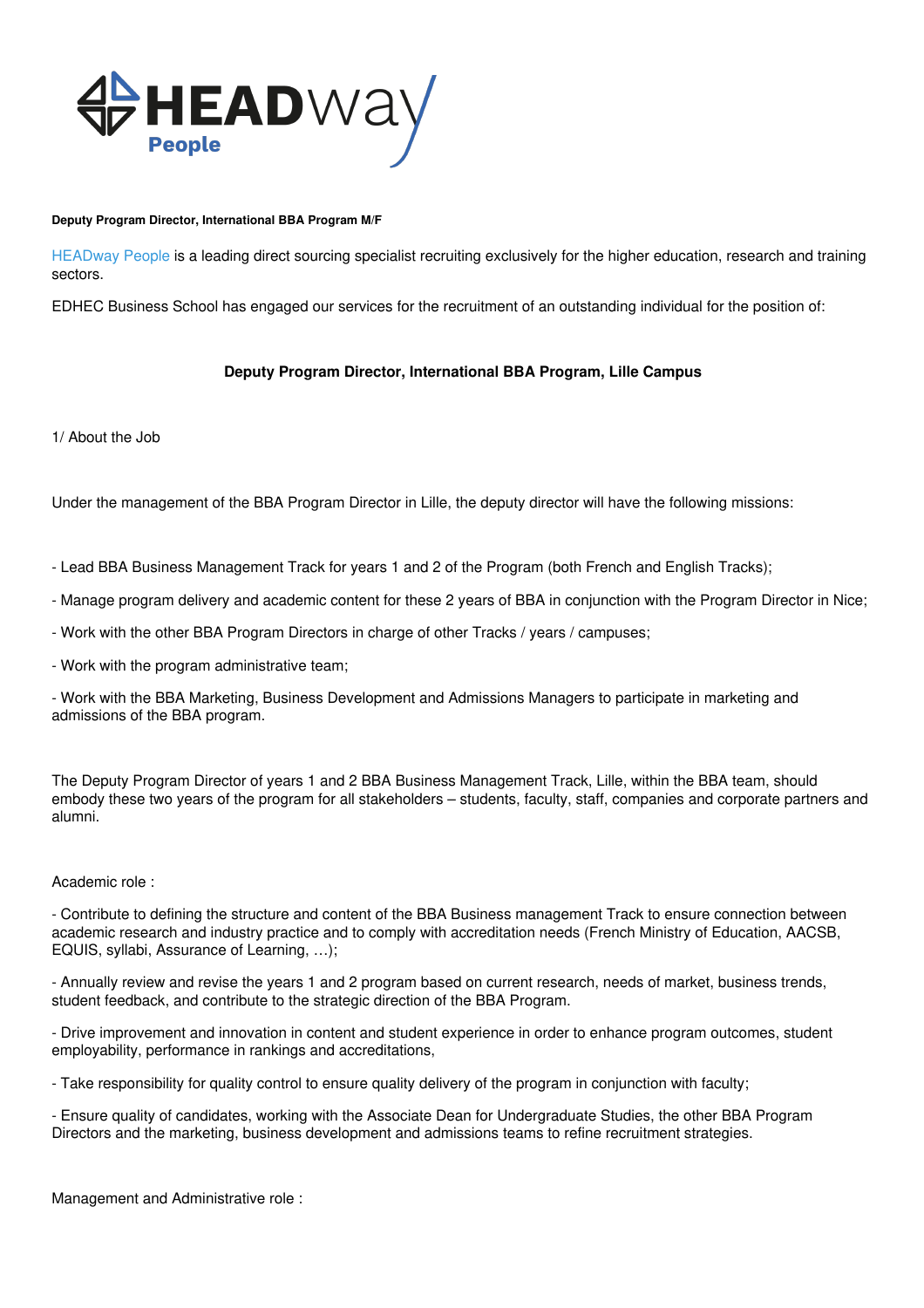- Work with the BBA Business Management Track, Lille administrative team;
- Manage the teaching activities of professors involved in the Track;
- Manage relations with the HUB team for operations;

- Manage students of years 1 and 2 of the BBA Business Management Track, Lille; overall responsibility for ensuring their fulfilment of School Policies, and responsibility for student support;

- Work with Employment Engagement Team (BBA Career Centre and Corporate Relations) to increase quantity and quality of post-BBA placement and to engage corporates in the program, as well as with the Study Abroad Office Team;

- Ensure respect of policies and procedures of program and wider institution;
- Prepare and organize end of year Jury for years 1 and 2 of the BBA Business Management Track, Lille;
- Ensure running of student representative meetings for years 1 and 2 Lille, and
- Participation in various internal meetings: BBA Management Committee, Teaching Committee, etc.;
- Represent and promote interests of the International BBA in School Committees;

- Represent and promote the International BBA externally in interactions with key external stakeholders (International Advisory Board, accreditation agencies, …) as the case may arise;

- Play a key leadership role in Welcome Days/ Opening Ceremonies at the beginning of the Academic Year, as well as at Parents' Days;

- Manage the budgetary aspects of years 1 and 2 BBA Business Management Track, Lille.

## 2/ Required profile

Previous experience and essential qualifications:

- PhD or other doctoral degree preferably obtained from an EQUIS and/or AACSB accredited institution;
- Native or bilingual French; proven fluency in English;
- Proven experience in effectively leading and managing Undergraduate or Master's programs,
- Multicultural experience, international experience desirable;
- University level teaching in a business or management discipline;
- Ability to initiate and drive strategic change;
- Ability to engage academic staff in development of program;
- Ability to establish collaborative and constructive working relationships across spectrum of professional support staff.

## Desirable personal qualities

- Excellent interpersonal and communication skills;
- Financial and budgeting skills;
- Strategic sense and ability to develop the program strategy;
- Proven managerial skills;
- Qualities of relationship and negotiation to be able to mobilize and animate a network of multidisciplinary actors;
- Spirit of initiative with a certain creativity, to launch new actions and develop the program;
- Culture of service, customer experience, commitment and satisfaction;
- Team spirit, ability to build collective around shared issues;
- Creating and inspiring trust, charisma.

3/ The position

The position will be based in the School's Lille campus, requiring some travel in France and occasionally internationally.